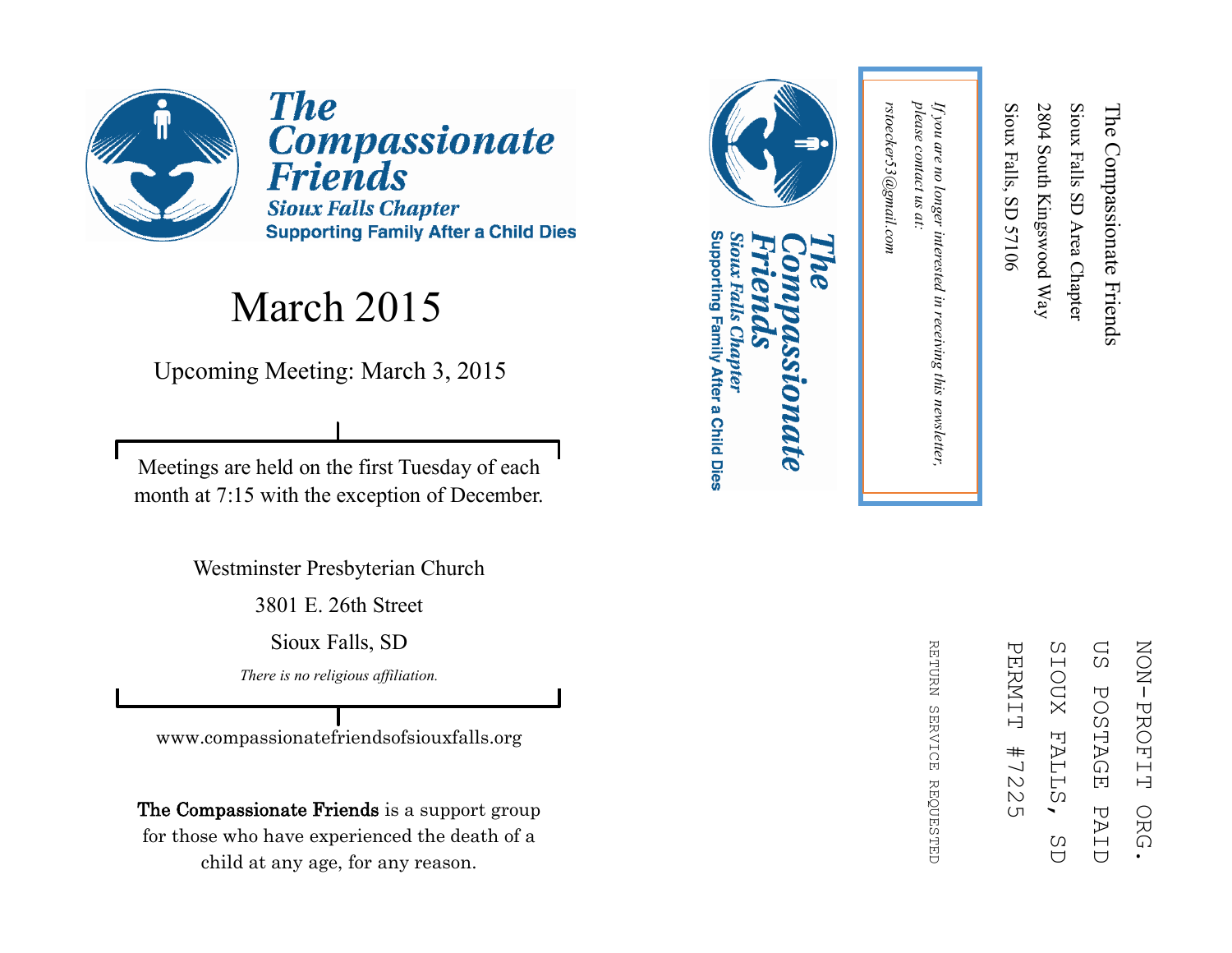



Dr. Watson-Miller

> Dr. WatsonDr. Watson-Miller is a Clinical Psychologist who lost her own son while in Graduate School in Miller is a Clinical Psychologist who lost her own son while in Graduate School in weekends. they learn therapeutic techniques. She works from her own private practice on evenings and she teaches psychodynamic psychotherapy and provides supervision to psychiatry residents as private and public sectors. She is on the faculty of USD Sanford School of Medicine where 1997. She graduated from the University of South Dakota in 2002 and has worked in both the private and public sectors. She is on the faculty of USD Sanford School of Medicine where she traches psychodynamic psychotherapy a

and Psychology in 1995 compelled her to honor his memory by completing her education and allowing him to live through her. In her journey through grief, she has gained unique insights into not just coping, but thriving th son standing in the bleachers as she graduated with a Bachelor's of Science in Criminal Justice by the support of her graduate program, her faith, and encouragement from others. She states, the gifts we have been given with others "Without adversity, we do not know how strong we really are. We have an obligation to share into not just coping, but thriving through adversity. She was gifted through her life experience allowing him to live through her. In her journey through grief, she has gained unique insights son standing in the bleachers as she graduated with a Bachelor's of Science in Criminal Justice Dr Watson

Miller without identifying information and will be used in future columns. email them to tcfsiouxfalls@yahoo.com. The questions will be forwarded to Dr. Watson-If you would like Dr. Watson-Miller to respond to your questions through this format, please entan uteun to terstouration@yantor.com. The questions with the tot wature to total warsour<br>Miller without identifying information and will be used in future columns. email them to tcfsiouxfalls@yahoo.com. The questions will be forwarded to Dr. WatsonIf you would like Dr. WatsonMiller to respond to your questions through this format, please

When should we do more than listen? When should we do more than listen? QUESTION: Parents who are newly bereaved sometimes say they can't go on living with the pain of losing a child QUESTION: Parents who are newly bereaved sometimes say they can 't go on living with the pain of losing a child.

they may be uncomfortable with the response. However, it is important to explore these comments with the bereaved Friend's Group would be a good choice. parent. If you are uncomfortable, working in pairs can be useful and/or finding someone else in your Compassionate parent. If you are uncomfortable, working in pairs can be useful and/or finding someone else in your Compassionate they may be uncomfortable with the response. However, it is important to explore these comments with the bereaved ANSWER: This is a great question. This comment is a true expression of the depth of the pain the individual is feel-ANSWER: This is a great question. This comment is a true expression of the depth of the pain the individual is feeling. Many times, people may be concerned about someone who says this but are afraid to ask further questions because Many times, people may be concerned about someone who says this but are afraid to ask further questions because 's Group would be a good choice.

What is important is not to over or underWhat is important is not to over or under-react to these comments. By staying calm and asking them if they have considreact to these comments. By staying calm and asking them if they have considered hurting themselves, the bereaved parent may feel that you have heard the depth of their pain and be willing to talk<br>than some stranger. If they make comments about hurting themselves, offer to go with them to a Mental

Licensed Psychologist Licensed Psychologist

 $\mathbf{D} \mathbf{r}$  . suggestions Ω<br>Β DISCLAIMER: The responses published in the newsletter in suggestions to the recipients of this newsletter. DISCLAIMER: The responses published in the newsletter in no way suggest that there<br>is a therapeutic relationship between the individual who submitted the question and<br>Dr. Watson-Miller. The responses are written for the pu Dr. Watson is a therapeutic relationship between the individual who submitted the question and  $\omega$ Watson-Miller. therapeutic relationship between the individual who submitted the question and  $\begin{array}{c}\n\uparrow \\
\downarrow\n\end{array}$ the recipients The responses  $\alpha$ are written for this newsletter. the esodind no way suggest that there  $\frac{0}{1}$ providing general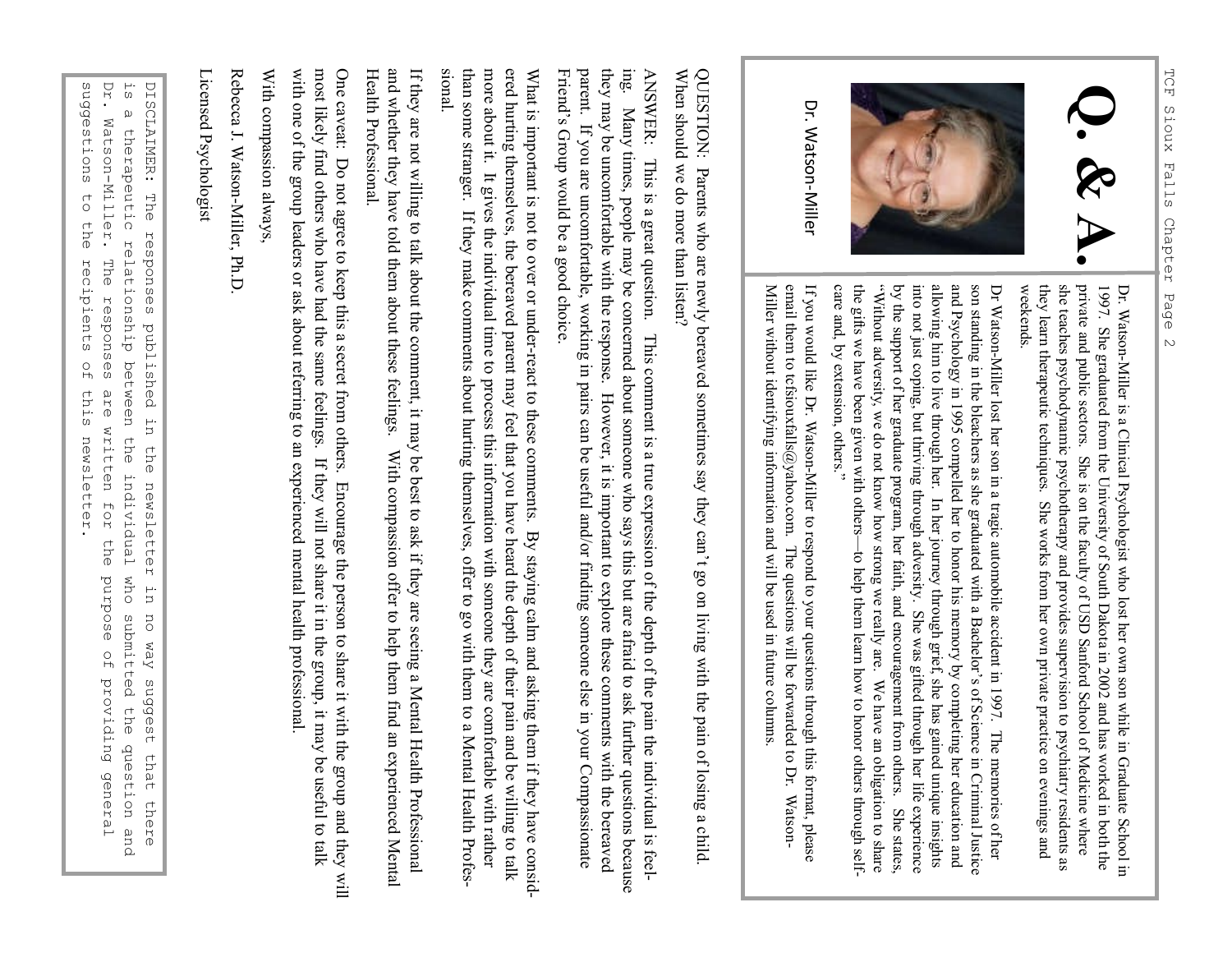about your child during the month of your Peggy pictures and anything you wish to share will have a table set up for you to bring TCF Leaders for Sioux Falls:<br>Ruth Stoecker 605-201-1426 pictures and anything you wish to share will have a table set up for you to bring As part of remembering our children, we Peggy Mastel 605Ruth Stoecker 605 child about your child during the month of your s part of remembering our children, we 's birthday. mpastel@sio.midco.net rstoecker53@gmail.com mpastel@sio.midco.net rstoecker53@gmail.com -351-8823

Kristin Seruyange 605-610-9432

kristin.tcf@gmail.com kristin.tcf@gmail.com

### The Compassionate Friends **The Compassionate Friends** -969-0010

National Office: 877-969-0010 National Office: 877

www.compassionatefriends.org www.compassionatefriends.org

## February Meeting in Sioux Falls **February Meeting in Sioux Falls**

therapy sessions was also made available tell". Information for Dr. Marcie Moran's grief noted and parents given a chance to "show and are in our grief journeys. Three birthdays were ing into two groups, we talked about where we meeting of The Compassionate Friends. Dividdeter 18 people from gathering for the monthly therapy sessions was also made available. tell". Information for Dr. Marcie Moran's grief noted and parents given a chance to are in our grief journeys. Three birthdays were ing into two groups, we talked about where we meeting of The Compassionate Friends. Dividdeter 18 people from gathering for the monthly Our South Dakota winter conditions didn't Our South Dakota winter conditions didn't pue *s*ous,

| From Bev and Ron Krier<br>Scott James Krier<br>Valley Springs, SD 57068<br>48424 Beaver Valley Rd<br>In loving memory of<br>Tami Meeker | Address:<br>Send your love gift to: | Love Gift Amount:<br>Submitted by: | In Memory of: | Your donation is greatly appreciated. | month so that they may be included in the fol-<br>Please send in love gifts by the 5th of the<br>lowing month's newsletter.<br>The Gift of Love |
|-----------------------------------------------------------------------------------------------------------------------------------------|-------------------------------------|------------------------------------|---------------|---------------------------------------|-------------------------------------------------------------------------------------------------------------------------------------------------|
|-----------------------------------------------------------------------------------------------------------------------------------------|-------------------------------------|------------------------------------|---------------|---------------------------------------|-------------------------------------------------------------------------------------------------------------------------------------------------|

## The Compassionate Friends Credo **The Compassionate Friends Credo**

cumstances. We are a unique family because we represent many races, creeds, and relationships. We are young, and we are old no hope. Some of us have found our faith to be a source of strength, while some of us are struggling to find answers. Some of us cumstances. We are a unique family because we represent many races, creeds, and relationships. We are young, and we are old. are angry, filled with guilt or in deep depression, while others radiate an inner peace. But whatever pain we bring to this gatherare angry, filled with guilt or in deep depression, while others radiate an inner peace. But whatever pain we bring to this gatherno hope. Some of us have found our faith to be a source of strength, while some of us are struggling to find answers. Some of as the doubts, and help each other to grieve as well as to grow. We Need Not Walk Alone. We Are The Compassionate Friends. reach out to each other in love to share the pain as well as the joy, share the anger as well as the peace, share the faith as well died. We are all seeking and struggling to build a future for ourselves, but we are committed to building a future together. We Some of us are far along in our grief, but others still feel a grief so fresh and so intensely painful that they feel helpless and see as the doubts, and help each other to grieve as well as to grow. We Need Not Walk Alone. We Are The Compassionate Friends. reach out to each other in love to share the pain as well as the joy, share the anger as well as the peace, share the faith as well died. We are all seeking and struggling to build a future for ourselves, but we are committed to building a future together. ing of The Compassionate Friends, it is pain we will share, just as we share with each other our love for the children who have Some of us are far along in our grief, but others still feel a grief so fresh and so intensely painful that they feel helpless and see pain becomes my pain, just as your hope becomes my hope. We come together from all walks of life, from many different cirwith hope. The children we mourn have died at all ages and from many different causes, but our love for them unites us. Your with hope. The children we mourn have died at all ages and from many different causes, but on the died at all ages using the move for the move for the move for the many different causes, but on the move for the move for th We need not walk alone. We are The Compassionate Friends. We reach out to each other with love, with understanding, and ing Of The Compassionate Friends, it is pain we will share, just as we share with each other our love for the children who have  $\kappa$ pain becomes my pain, just as your hope becomes my hope. We come together from all walks of life, from many different cir-We need not walk alone. We are The Compassionate Friends. We reach out to each other with love, with understanding, and

TCF Sioux TCF Sioux Falls Chapter Page 3 Falls Chapter Page  $\omega$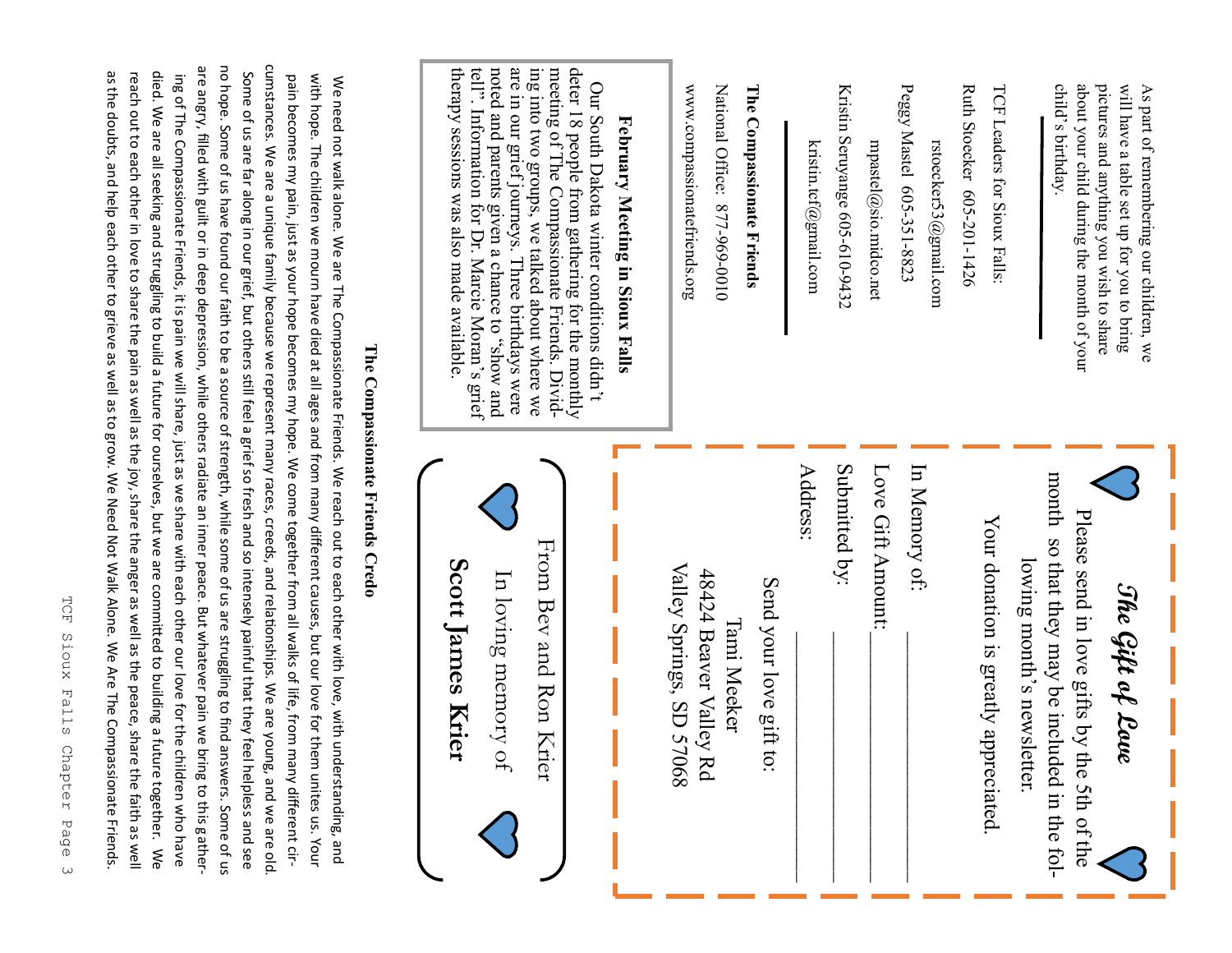#### The Gate to Tomorrow **The Gate to Tomorrow**

There is a gate that each of us has unknowingly passed through. This gate opens only one way......once we have passed through this gate we cannot return to the other side. Each of us stepped through the gate at a differen different way. This gate opens to the world of parents whose children have died; it is their gate to every tomorrow. passed through this gate we cannot return to the other side. Each of us stepped through the gate at a different time and in a There is a gate that each of us has unknowingly passed through. This gate opens only one way…...once we have

side the gate. The numbing pain and perpetual agony we experience when first stepping through this gate are so overwhelm-<br>ing that we often don't immediately realize that there will be no return. But we will never return t side the gate. The numbing pain and perpetual agony we experience when first stepping through this gate are so overwhelm-<br>ing that we often don't immediately realize that there will be no return. But we will never return t There is no other place that compares with life in this world beyond the gate; there is no sorrow like the sorrow in-There is no other place that compares with life in this world beyond the gate; there is no sorrow like the sorrow in-

The new world inside the gate is populated with friends who are strangers and strangers who are friends The new world inside the gate is populated with friends who are strangers and strangers who are friends.

til one of us dies and leaves the world inside the gate these people are now the strangers. Our pain is all encompassing; they have lives to live, things to do, plans to make, happi-<br>ness to capture. We are no longer part of their picture. Rare is the friend who stands by us in til one of us dies and leaves the world inside the gate. ness to capture. We are no longer part of their picture. Rare is the friend who stands by us inside the gate these people are now the strangers. Our pain is all encompassing; they have lives to live, things to do, plans to make, happi- Our perspective on life has changed forever. Few of our friends from life before the gate will linger with us now; Our perspective on life has changed forever. Few of our friends from life before the gate will linger with us now; …..stands by us un-

been here a long, long time. But these strangers who are now friends share our experience; they understand our need to talk about our children, each life and each death. They applaud our tiny advances toward acceptance and kindred souls who share our lives and our world kindred souls who share our lives and our world. Although we can never go back to life before the gate, we now have our compassionate friends about our children, each life and each death. They applaud our tiny advances toward acceptance and serenity and peace. been here a long, long time. But these strangers who are now friends share our experience; they understand our need to talk The strangers who are now friends live inside the gate with us. Some have just come through the gate; others have The strangers who are now friends live inside the gate with us. Some have just come through the gate; others have …….once strangers but now .once strangers but now

Life will not be the same again, yet life can be good again. Inside the gate we will each find ourselves with the help of our compassionate friends. They listen carefully to stories about our child. They know our child's know our name. And that's how we want it to be….remember our children. Remember with us. of our compassionate friends. They listen carefully to stories about our child. They know our child's name better than they Life will not be the same again, yet life can be good again. Inside the gate we will each find ourselves with the help

Annette Mennen Baldwin *Annette Mennen Baldwin*

*In memory of my son, Todd Mennen* In memory of my son, Todd Mennen

*TCF, Katy, TX* 

TCF, Katy, TX

# HONORARY ASSOCIATES OF COMPASSIONATE **HONORARY ASSOCIATES OF COMPASSIONATE FRIENDS FRIENDIS**

Sponsors are considered Honorary Associates of our organization and are recognized at the level of their Sponsors are considered Honorary Associates of our organization and are recognized at the level of their donation. donation. We would like to offer our sincere and grateful appreciation to the following supporters: We would like to offer our sincere and grateful appreciation to the following supporters

| <b>DIAMOND (\$500)</b>  | GOLD (\$150)                                                 |                             |                                     |
|-------------------------|--------------------------------------------------------------|-----------------------------|-------------------------------------|
| First Premier Bank      | Soil Technologies, Inc.                                      | <b>SILVER (\$100)</b>       | Fiberglass Repair                   |
|                         | Heritage Funeral Home                                        | George Boom Funeral Home    | sionals<br>Julie Job—Re/Max Profes- |
|                         | Miller Funeral Home                                          | Dindot-Klusman Funeral      |                                     |
|                         |                                                              | Home                        |                                     |
| <b>PLATINUM (\$250)</b> |                                                              | Catholic Family Services    |                                     |
| Diamond Mowers, Inc.    |                                                              | Family Memorials by Gibson  | <b>BRONZE (\$50)</b>                |
| DE & TS (Josh Fiedler)  |                                                              | Weiland Funeral Chapel      | Krudson & Buseman Insur-            |
| Sisson Printing         |                                                              | Key Real Estate-Jim Carlson | ance                                |
|                         |                                                              | Minnehaha Funeral Home      | <b>Shaffer Memorials</b>            |
|                         |                                                              | Hartquist Funeral Home      |                                     |
|                         |                                                              | Caroline Christopher        |                                     |
|                         |                                                              | Dr. Richard Howard          |                                     |
| Special thanks to:      |                                                              |                             |                                     |
|                         | WESTMINSTER PRESBYTERIAN CHURCH-hosting our monthly meetings |                             |                                     |
|                         | MILLER FUNERAL HOME-providing cookies for our meetings       |                             |                                     |

AVERA —donating the printing of our newsletters

 $\text{AVERA}$  —donating the printing of our newsletters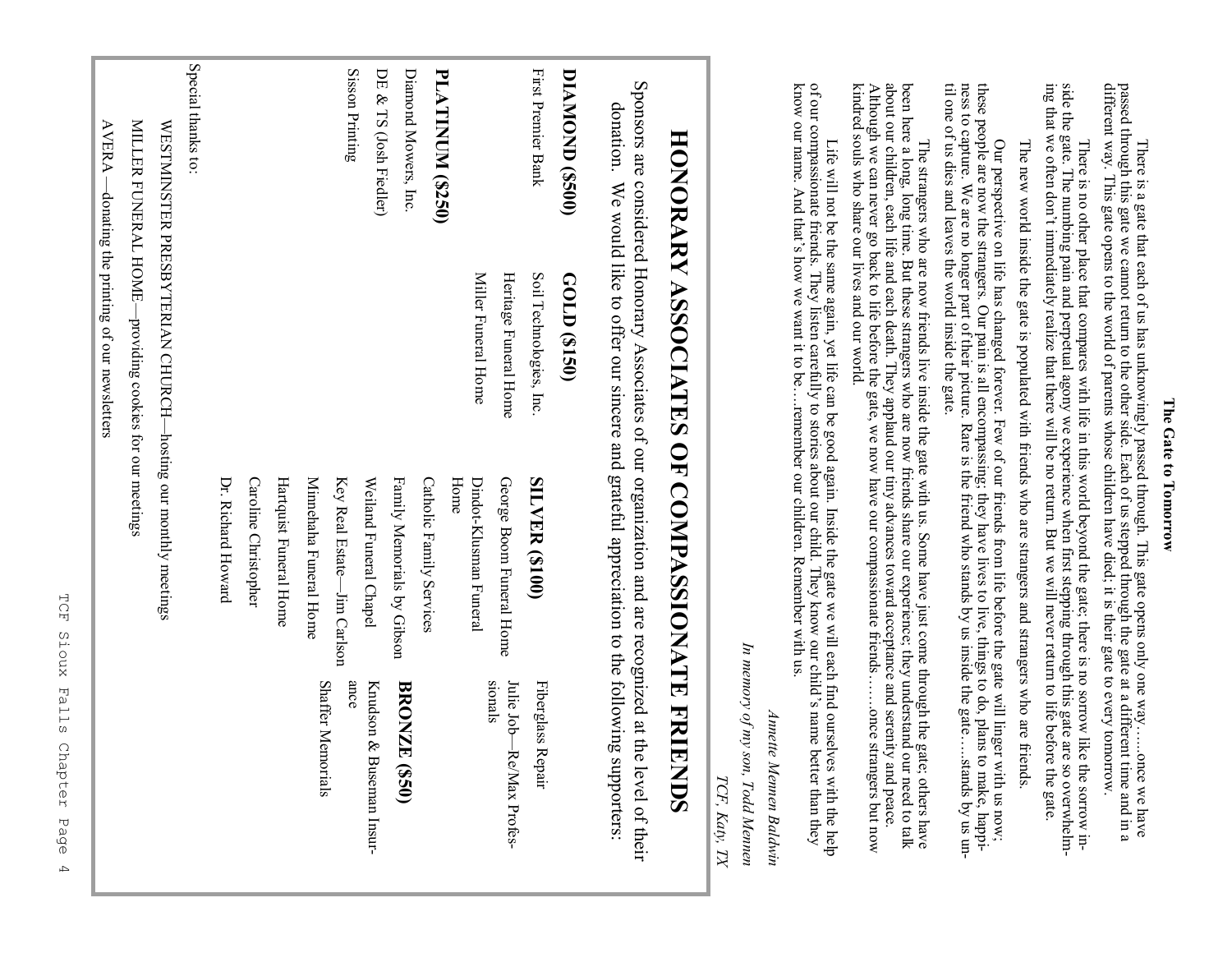| Why mightn't YOU not live again to see spring's fresh new | Oh, would that I could speak to Mother Nature face to face!                                                          | That bows my head, and breaks my heart; unlocks my suffering                                                                                                                                               | When the sun's sharp brilliance echoes in the luminescent blue                                                                      | Spring's Tears |
|-----------------------------------------------------------|----------------------------------------------------------------------------------------------------------------------|------------------------------------------------------------------------------------------------------------------------------------------------------------------------------------------------------------|-------------------------------------------------------------------------------------------------------------------------------------|----------------|
| Why can't it be YOUR rebirth when the gray, cold days are | To beg she work her magic on your lonely resting place.                                                              | The growing warmth, the sunny days when life will reappear.                                                                                                                                                | Holds the promise of renewal when the icy months are done                                                                           |                |
| done?                                                     | And though I know, I still resent spring's early daffodil                                                            | For you will miss again the beauty of this time of year                                                                                                                                                    | Its golden glow upon my face, the warmth of winter's sun                                                                            |                |
| uwap                                                      | For nature has no power death that holds you still.                                                                  | It is this vow of nature's of resurgence in the spring                                                                                                                                                     | A grim, oppressive darkness stabs my aching heart anew.                                                                             |                |
| In Memory of Tracey                                       | Yet in your grave you're silen<br>condemned<br>am here.<br>l bris<br>t still,<br>Sally Migliaccio<br>TCF Babylon, NY | The reason why the earth's renewed when spring comes round<br>You were so young, your life so new wher<br>And in my grief, beloved child, I'll ask forever more<br>each year<br>door<br>death crept in the | and feel the warmth of suns.<br>relish in the greening earth<br>to open arms, embracing life<br>why can't it be YOUR birth?<br>hine |                |

#### Is There Life After This? **Is There Life After This?**

"You keep on living until you feel alive again." "You keep on living until you feel alive again."

A lead character in one of my favorite TV series said that and I snorted in disgust. She was talking about the death of a young woman's fiance and my gut reaction was to compare her loss to mine. Of course the death of a child trumps all other losses! the death of a young woman's fiance and my gut reaction was to compare her loss to mine. Of course the death of a child trumps all other losses! A lead character in one of my favorite TV series said that and I snorted in disgust. She was talking about

who begs for answers, for guidance in those early weeks and months when the death is still too painful to  $accept$ ? the advice. Is it too trite for those of us who have buried a child? Could I say it to a newly bereaved parent who begs for answers, for guidance in those early weeks and months when the death is still too painful to the advice. Is it too trite for those of us who have buried a child? Could I say it to a newly bereaved parent When I calmed down and withdrew from the "Who Suffers Most Game", I spent some time thinking about When I calmed down and withdrew from the "Who Suffers Most Game", I spent some time thinking about

Our son's death happened in November, a little more than eight years ago. His birthday is in February so<br>winter brings the crushing weight of what was and what will never be. winter brings the crushing weight of what was and what will never be. Our son's death happened in November, a little more than eight years ago. His birthday is in February so

haunted by loss for days. haunted by loss for days. picture. I can say his name most of the time without crying but scratch the surface of a memory and I am picture. I can say his name most of the time without crying but scratch the surface of a memory and I am I cry less than I did in the first years since his passing, but I can still make myself sick by sobbing over his I cry less than I did in the first years since his passing, but I can still make myself sick by sobbing over his

When I talk about the passage of time with other parents who have survived the earliest stage of shock and horror, they tell me they feel the same. Outwardly, we appear to be healing and "dealing with it". We can enjoy ou horror, they tell me they feel the same. Outwardly, we appear to be healing and "dealing with it". We can enjoy our other children, our grandchildren, our friends. When I talk about the passage of time with other parents who have survived the earliest stage of shock and

*joy.* I realize that I must be making some progress because I picked up a flower catalog this week in the dead of winter and eagerly began to plan a flower bed that will blaze with color all summer long. of winter and eagerly began to plan a flower bed that will blaze with color all summer long. However, there is a huge chasm between accepting what happened and anticipating what is coming with However, there is a huge chasm between accepting what happened and anticipating what is coming I realize that I must be making some progress because I picked up a flower catalog this week in the dead

you know how it goes you know how it goes. I don't know how it happened, this happy anticipation, this hint of feeling alive again. Will it last? I'll let I don't know how it happened, this happy anticipation, this hint of feeling alive again. Will it last? I'll let

**TCF** TCF Sioux Falls Chapter Page 5Sioux Falls Chapter Page  $\cup$ 

*Peggy Mastel*

Peggy Mastel

*TCF Chapter Sioux Falls, SD*

TCF Chapter Sioux Falls, SD

*In memory of her son, Ian*

In memory of her son, Ian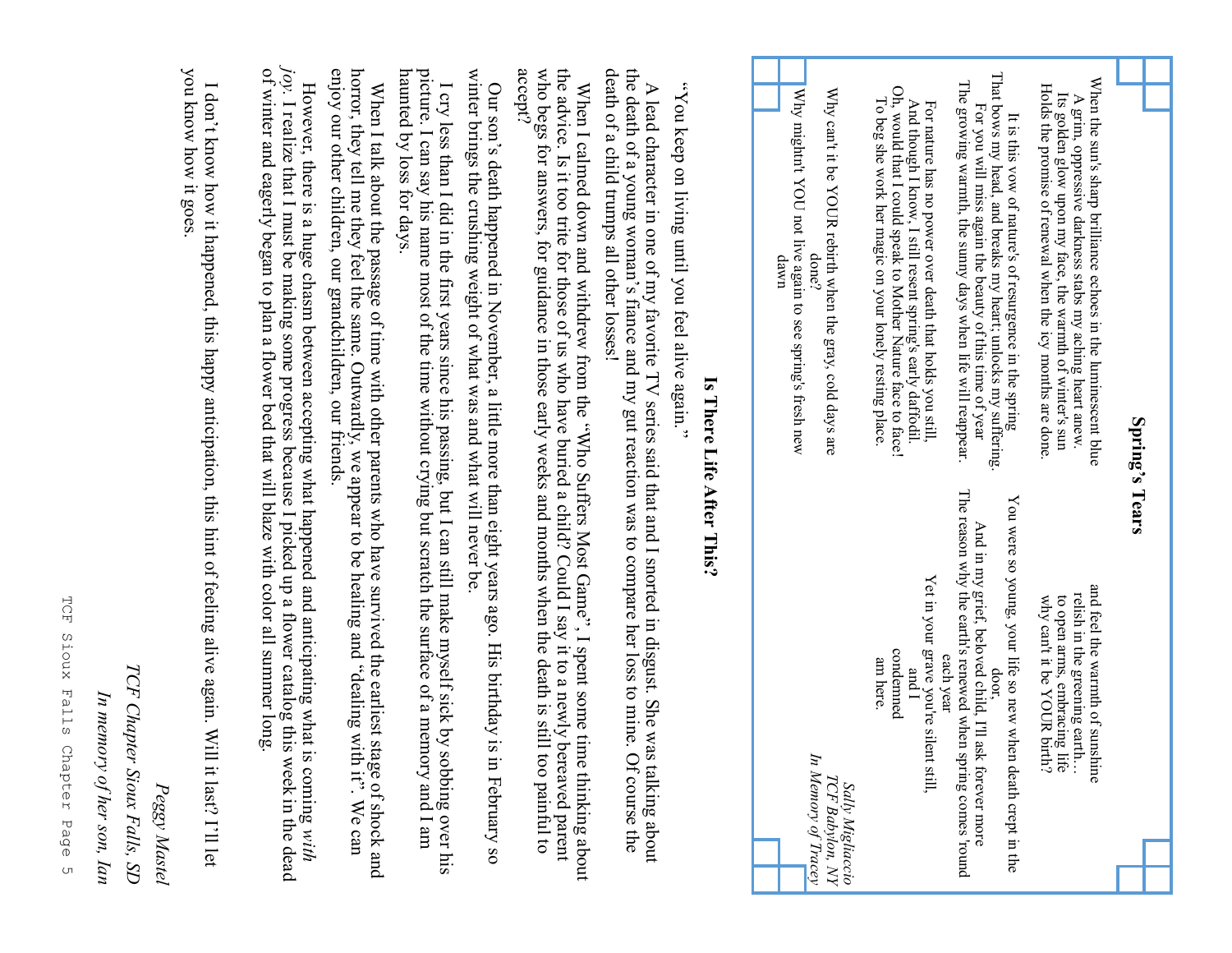| <b>Chasing Butterflies</b>                                                                                                                                                             |                                                                                                                                                                                                                                                                                                                                                                                                                                                                                                                 |
|----------------------------------------------------------------------------------------------------------------------------------------------------------------------------------------|-----------------------------------------------------------------------------------------------------------------------------------------------------------------------------------------------------------------------------------------------------------------------------------------------------------------------------------------------------------------------------------------------------------------------------------------------------------------------------------------------------------------|
| So many times I wonder now                                                                                                                                                             | Time may bring me closer                                                                                                                                                                                                                                                                                                                                                                                                                                                                                        |
| How will I make it through?                                                                                                                                                            | To the day I see your smile                                                                                                                                                                                                                                                                                                                                                                                                                                                                                     |
| As years go flitting by me                                                                                                                                                             | But time can be my enemy                                                                                                                                                                                                                                                                                                                                                                                                                                                                                        |
| Taking memories of you                                                                                                                                                                 | Stealing from me all the while                                                                                                                                                                                                                                                                                                                                                                                                                                                                                  |
| Elusive, fragile, here and there                                                                                                                                                       | So I will chase each memory                                                                                                                                                                                                                                                                                                                                                                                                                                                                                     |
| I chase and cast my net                                                                                                                                                                | Seen through this Mother's eyes                                                                                                                                                                                                                                                                                                                                                                                                                                                                                 |
| Tiny pieces of our long agos                                                                                                                                                           | Until I'm with you once again                                                                                                                                                                                                                                                                                                                                                                                                                                                                                   |
| I fear I might forget                                                                                                                                                                  | I'll be chasing butterflies                                                                                                                                                                                                                                                                                                                                                                                                                                                                                     |
| Like a thousand butterfles                                                                                                                                                             | Donna Gerrior                                                                                                                                                                                                                                                                                                                                                                                                                                                                                                   |
| So many, yet too few                                                                                                                                                                   | TCF Pasco County, FL                                                                                                                                                                                                                                                                                                                                                                                                                                                                                            |
| Each one a treasured moment                                                                                                                                                            | In Memory of Rob                                                                                                                                                                                                                                                                                                                                                                                                                                                                                                |
| Each one a part of you                                                                                                                                                                 |                                                                                                                                                                                                                                                                                                                                                                                                                                                                                                                 |
|                                                                                                                                                                                        | Spring is a time for growth and renewal. As a child, teen, and then an adult, I always looked forward to spring with anticipation.<br>The thoughts of green grass, budding trees, and blooming flowers of all varieties and color<br>The Anticipation of Spring                                                                                                                                                                                                                                                 |
| the gloves, shed our heavy winter coats and boots, and roll down the windows on the car to hear the laughter of<br>outside and smell the fresh mown grass as we'd drive down the road. | It was a magical time of year. When I was a child, each member of my family watched anxiously to lay claim to being<br>the first to spot the familiar hop-hop of the returning robin, the first sign that spring was actually her<br>children playing                                                                                                                                                                                                                                                           |
| encing.                                                                                                                                                                                | That's the way it was for me on the first day of spring 12 years ago. I remarked how beautiful the tulips looked as they danced in the wind. The trees were budding, and there was magic in the air. My kids and I shed our h                                                                                                                                                                                                                                                                                   |
| And then $\ldots$ . IT happened                                                                                                                                                        |                                                                                                                                                                                                                                                                                                                                                                                                                                                                                                                 |
| Suddenly, undeniably, horrifically—my world, my spring, my life changed                                                                                                                |                                                                                                                                                                                                                                                                                                                                                                                                                                                                                                                 |
|                                                                                                                                                                                        | My 5-year-old son, Stephen, died that first spring day. His 8-year-old sister, Stephanie, my firstborn, died a few hours<br>later, enough past midnight to list the next day on the death certificate. Gone was the laughter, the                                                                                                                                                                                                                                                                               |
| entered it at the end of winter and fast-forwarded through spring.                                                                                                                     | The springs that followed were no longer filled with anticipation or magic. They were dark and ugly and filled with memories too painful to talk about. I wanted nothing to do with "spring." If H.G. Well's time machine had                                                                                                                                                                                                                                                                                   |
|                                                                                                                                                                                        | like a dog paddling through water, so I could get to the other side. Somehow doing this taught me to cope, to endure, to face to-<br>morrow and all the first days of spring that followed. It's much like the transformation tha<br>much as I wanted to, I couldn't fast-forward through the hard spots. I couldn't go around them. I had to go through them slowly,<br>As time marched on and one spring followed another, I learned an important lesson in my journey through grief. As<br>butterfly emerges |
| ding trees, and the magic that the season had to offer. And I knew Stef and Steve would have wanted that for me.                                                                       | that spring somehow wasn't going to be so bad. It was once again time to enjoy the smells of the season, the beauty of the bud-<br>A few years ago, as winter was drawing to a close and the first day of spring was quickly approaching, I looked out the<br>kitchen window toward the budding pear tree in the backyard and discovered it was full of chirping rob                                                                                                                                            |

Ŧ ÷.

*Pat Loder*

Pat Loder

*TCF Lakes Area Chapter, MI*

*In Memory of Stephanie and Stephen Loder*

TCF Lakes Area Chapter, MI<br>In Memory of Stephanie and Stephen Loder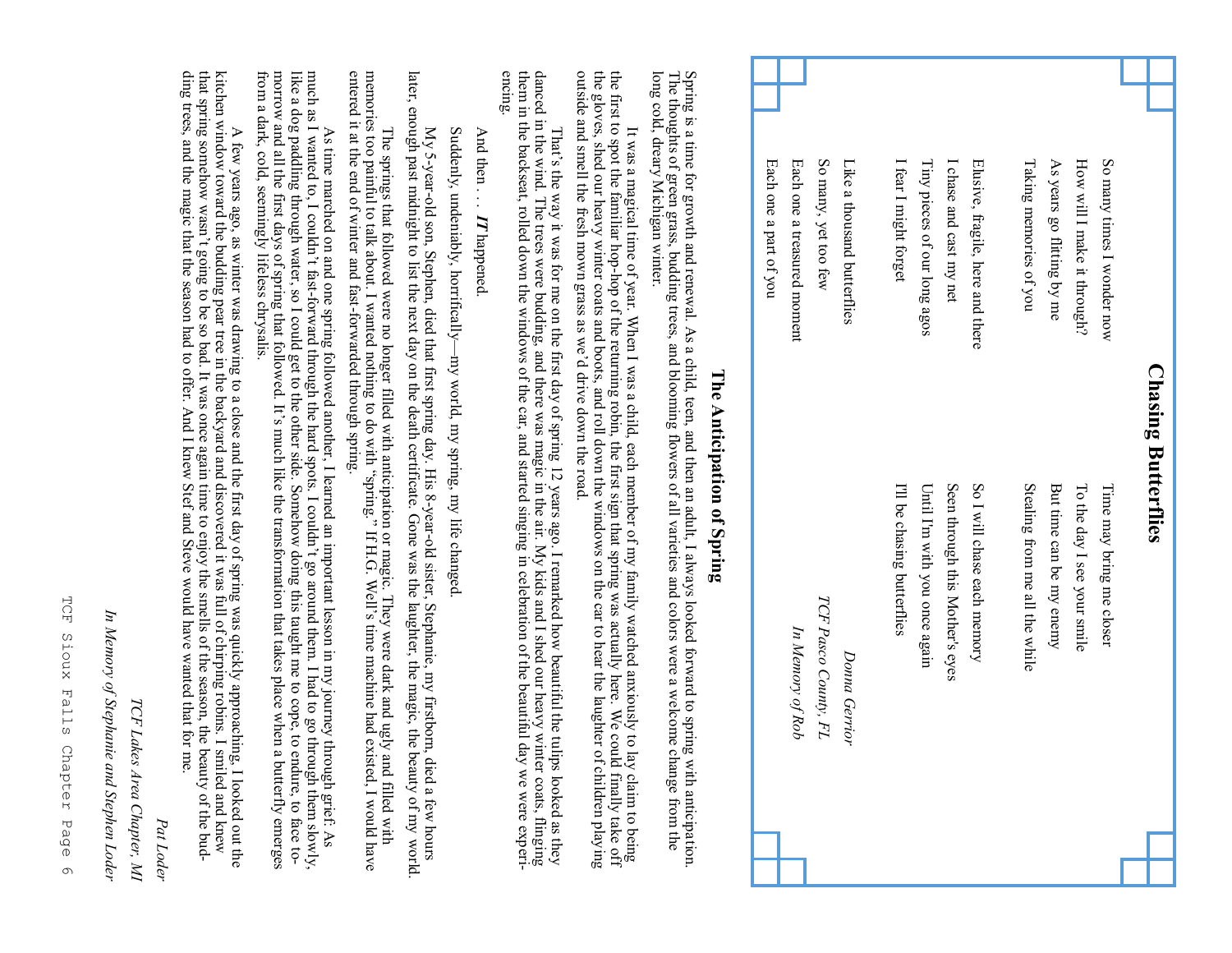

Iris Bolton, Iris Bolton,

23. The willingness to laugh with others and at yourself is healing. The willingness to laugh with others and at yourself is healing.

22. It is common to experience physical reactions to your grief, i.e., headaches, loss of appetite, inability to sleep, etc.

It is common to experience physical reactions to your grief, i.e., headaches, loss of appetite, inability to sleep, etc

24. Wear out your questions, anger, guilt, or other feelings until you can let them go. Wear out your questions, anger, guilt, or other feelings until you can let them go

25. Know that you will never be the same again, but you can survive and go beyond just surviving. Know that you will never be the same again, but you can survive and go beyond just surviving

## **Beyond Surviving: "Twenty Five Commandments"**

**I Am Spring** I am the beginning. I am budding promise. I spill cleansing tears of life from cloudy vessels creating muddy puddles where single cell creatures abide and splashing children play.

I Am Spring

I am new green growth. I softly flow from winter's barren hand.

I am new green growth.

where single cell creatures abide

creating muddy puddles

and splashing children play.

I spill cleansing tears of life

from cloudy vessels

I am budding promise

I am the beginning

I softly flow from winter's barren hand.

On gentle breeze I fly –

On gentle breeze  $I$  fly – embracing sorrow.

With compassion, we feather nests

With compassion, we feather nests

where winged voices sing winter

where winged voices sing winter-spring duets.

As frozen ice transforms to playful stream

As frozen ice transforms to playful stream

I whisper truth –

I whisper truth - life is change

I am spring. I bless long, dark wintry days. I crown mankind's pain

I am spring.

I bless long, dark wintry days

I crown mankind's pain

in deepest night with starry skies

m deepest night with starry skies

lighting solitary paths from sorrow to joy as the wheel of life turns 'round and 'round.

lighting solitary paths from sorrow to joy<br>as the wheel of life turns 'round and 'round

*(written after attending a workshop presented by John Fox, author of* 

*'Poetic Medicine*

*'.)*

*What You Didn*

*'t Lose' and* 

*'Finding* 

*Carol Clum*

Carol Clum

life is change.

spring duets.

embracing sorrow.

there are no answers; only suggestions from those who have lived through and beyond the event. I've compiled their thoughts Hundreds of books have been written about loss and grief. Few have addressed the aftermath of suicide for survivors. Here again, Hundreds of books have been written about loss and grief. Few have addressed the aftermath o there are no answers; only suggestions from the event. I've only suggestions from the event. I've compiled their thoughts. Hundreds of books have been written about loss and grief. Few have addressed the aftermath of suicide for survivors. Here again,

1. Know you can survive. You may not think so, but you can. Know you can survive. You may not think so, but you can.

2. Struggle with Struggle with "why" it happened until you are satisfied with", or until you are satisfied with partial answers "why" it happened until you no longer need to know "why," or until you are satisfied with partial answers.

Know you may feel overwhelmed by the intensity of your feelings, but all your feelings are normal.

 $4,$  $\tilde{\mathbf{c}}$ 4. Anger, guilt, confusion, forgetfulness are common responses. You are not crazy 3. Know you may feel overwhelmed by the intensity of your feelings, but all your feelings are normal. – you are in mourning. Anger, guilt, confusion, forgetfulness are common responses. You are not crazy - you are in mourning

 $\dot{\mathbf{c}}$ 5. Be aware you may feel appropriate anger at the person, at the world, at God, at yourself. Be aware you may feel appropriate anger at the person, at the world, at God, at yourself.

 $\sim$   $\sim$ 6. You may feel guilty for what you think you did or did not do. You may feel guilty for what you think you did or did not do.

7. Having suicidal thoughts is common. It does not mean that you will have to act on these thoughts. Having suicidal thoughts is common. It does not mean that you will have to act on these thoughts

 $\infty$ 8. Remember to take one day at a time. Remember to take one day at a time

9. Find a good listener with whom to share. Call someone if you need to talk 9. Find a good listener with whom to share. Call someone if you need to talk.

10. Don't be afraid to cry. Tears are healing. 10. Don't be afraid to cry. Tears are healing.

11. Give yourself time to heal. 11. Give yourself time to heal.

12. Remember, the choice was not yours. No one is the sole influence in another's life 12. Remember, the choice was not yours. No one is the sole influence in another's life.

13. Expect setbacks. Don't panic if emotions return like a tidal wave. You may only be experiencing a remnant of grief; an un 13. Expect setbacks. Don't panic if emotions return like a tidal wave. You may only be experiencing a remnant of grief, an unfin-

ished piece.

14. Try to put off major decisions.<br>15. Give yourself permission to ge

Give yourself permission to get professional help.

Be aware of the pain of your family and friends.

Be patient with yourself and with others who may not understand

Set your own limits and learn to say no.

 $\frac{16}{18}$ 

 $\overline{6}$ Steer clear of people who want to tell you what or how to feel.

ished piece.<br>14. Try to put off major decisions.<br>15. Give yourself permission to get professional help.<br>15. Give yourself permission to get professional help.<br>16. Be aware of the pain of your family and firends.<br>16. Be aw

 $\mathfrak{D}$ Know that there are support groups that can be helpful, such as The Compassionate Friends, or Survivors of Suicide groups. If

not, ask a professional to help start one.<br>21. Call on your personal faith to help you<br>22. It is common to experience physical re<br>23. The willingness to laugh with others a<br>24. Wear out your questions, anger, guilt,<br>25. K 21. Call on your personal faith to help you through. not, ask a professional to help start one. Call on your personal faith to help you through.